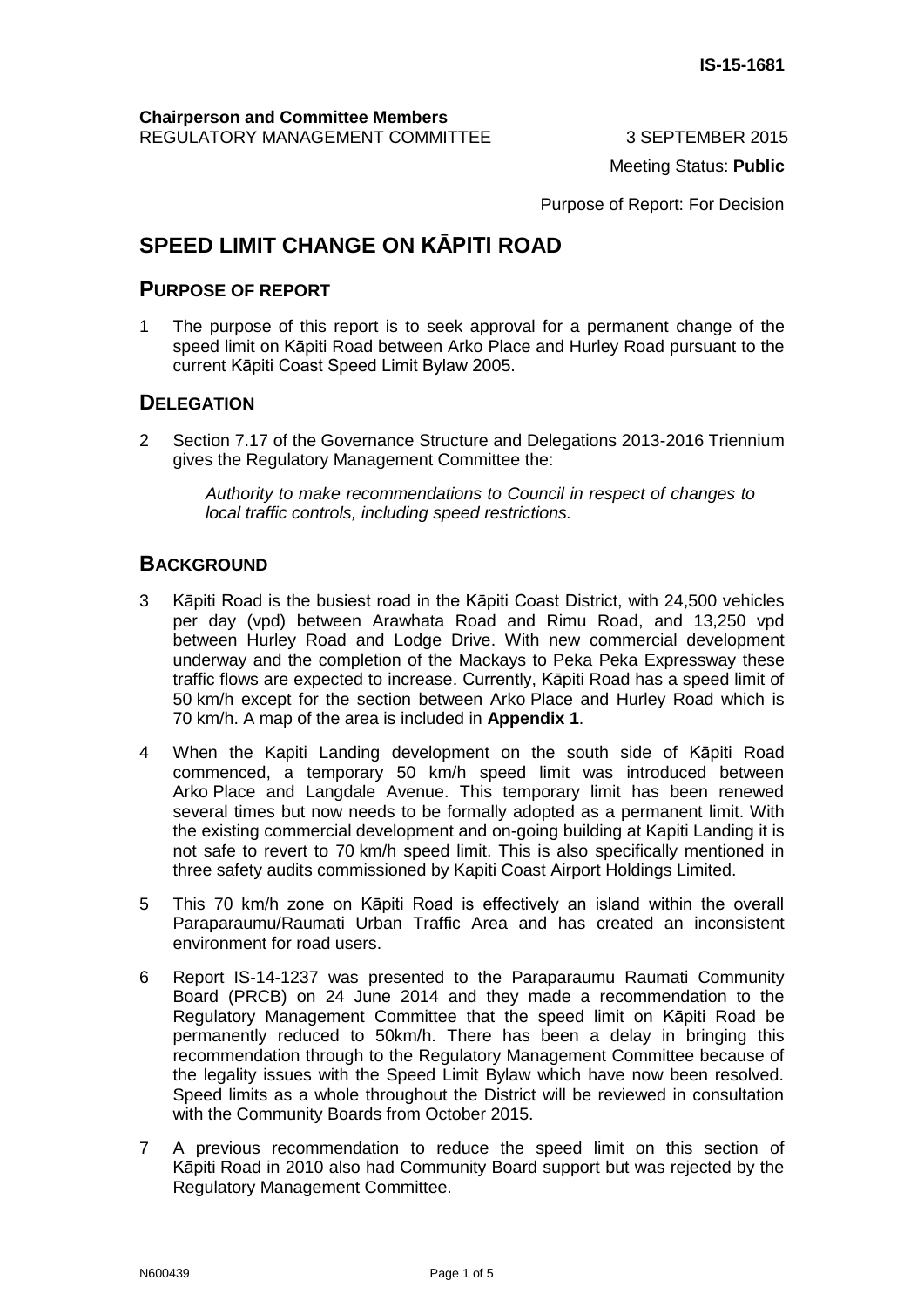# **ISSUES AND OPTIONS**

#### **Issues**

- 8 Speed limits are defined by establishing an Urban Traffic Area in which the speed limit is 50 km/h within the area. Everywhere outside of the Urban Traffic Area has a default speed limit of 100 km/h. The Council as a Road Controlling Authority can set speed limits greater or less than 50 km/h in Urban Traffic Areas and less than 100 km/h in rural areas in accordance with the Land Transport Rule – Setting of Speed Limits 2003.
- 9 Council commissioned OPUS International Consultants Ltd. to conduct the speed limit review and produce the report included in **Appendix 2**. As part of the OPUS review, speed surveys were carried out from 18 March 2014 to 25 March 2014 at three sites within the study area. This resulted in an overall average speed of approximately 56 km/h with speeds in the temporary 50 km/h area averaging 50 km/h and in the 70 km/h area averaging approximately 59 km/h. This shows that drivers are aware of the different speed environment and are driving slower than the posted speed limit. The result supports lowering the speed limit to 50 km/h. The installation of more traffic islands, crossing points, and better defined cycle lanes and bus stops would help reduce the speed further, as well as providing pedestrians more opportunity to cross the road safely. The overall recommendation from the review was to reduce the permanent speed limit to 50 km/h.
- 10 The OPUS report identified 12 crashes in the period 2008 to 2012, four resulted in minor injuries and eight were non-injury. There were no fatal or serious crashes. Poor observation and failure to give way were the most common causation factors, speed was a factor in two of the crashes.
- 11 An update report from the New Zealand Transport Agency (NZTA) Crash Analysis System (CAS) from 2013 to February 2015 has identified a further 6 crashes. Three resulted in minor injuries and three were non-injury crashes. Poor observation, inattention, and failure to give way were the main crash factors.
- 12 In Table SLNZ1 of Speed Limits New Zealand, it states that a 70 km/h speed limit in a partly built up area, with adjacent speed limits of 50 km/h, should have a minimum length of 1000 metres. This would support the previous 70 km/h speed limit through this area (1110m). However if it were split to formalise the current 370 metres long temporary 50 km/h zone and leave a residual 740 metres of 70 km/h between Langdale Road and Hurley Road, it would be under the minimum length.

### Option 1

13 Reduce the full section of Kāpiti Road between Arko Place and Hurley Road from 70km/h down to 50km/h. Therefore including this section of Kāpiti Road in the Paraparaumu/Raumati Urban Traffic Area. This is illustrated on the plan in **Appendix 3**.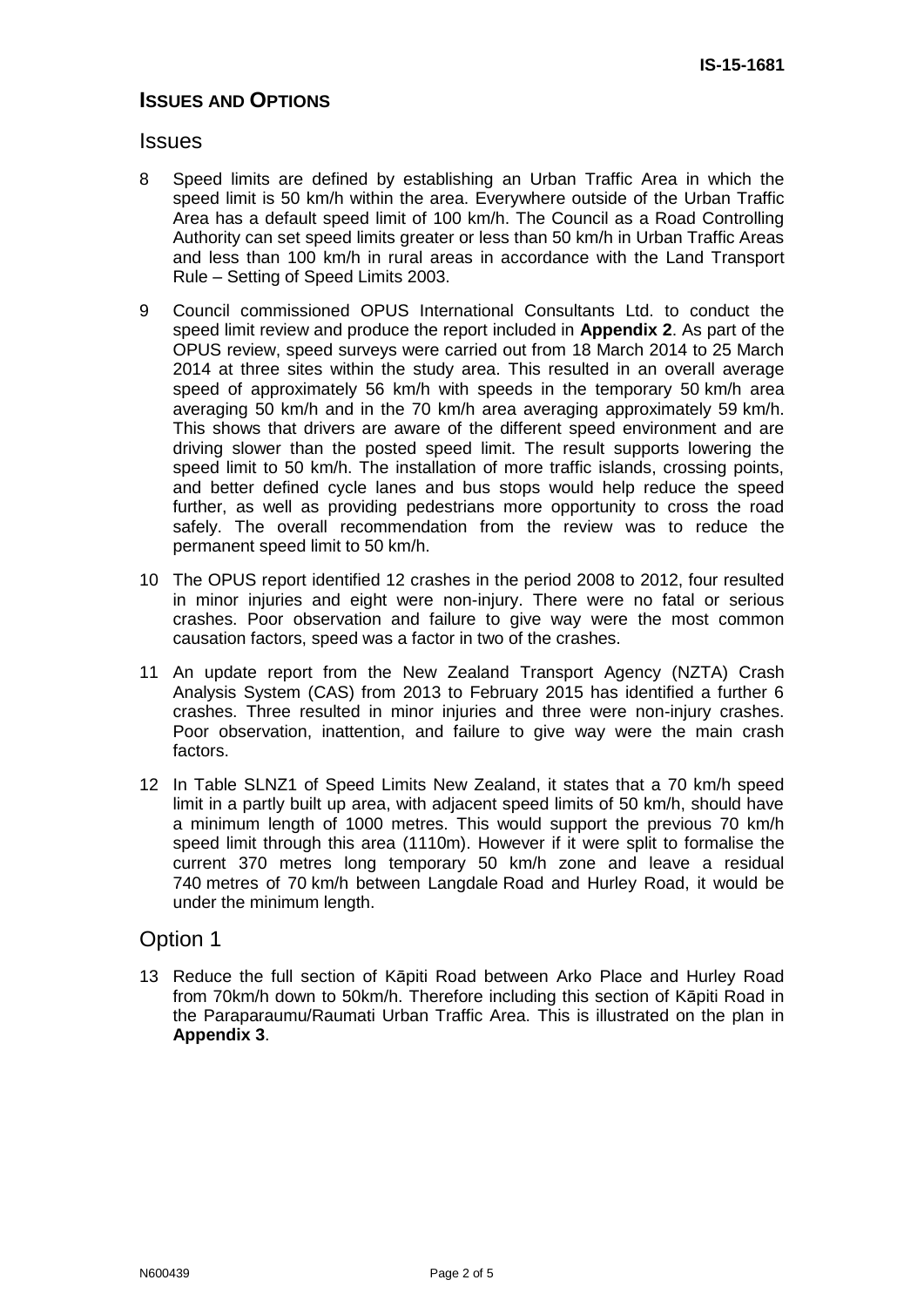- 14 In road safety terms there is too much commercial activity and vehicle turning movements in the area between Arko Place and Lodestar Place to allow the temporary 50 km/h speed limit to revert to a 70 km/h limit. The new roundabout is not designed to safely cope with traffic travelling at 70 km/h.
- 15 In the section between Lodestar Place and Langdale Avenue we are expecting construction to begin shortly on a new petrol station with an additional entrance and exit onto Kāpiti Road. The road safety audits for each of the site entrances to the Kapiti Landings development have all recommended that the 70 km/h speed limit be reduced to 50 km/h.
- 16 The existing crash data indicates most of the crashes are caused by failure to give way and inattention. Reverting the speed back to 70 km/h will have the potential to increase the frequency of this type of crash and the severity from minor to serious injury.
- 17 Reducing the limit over the whole zone would also reduce the speed of the faster vehicles at either end of the current 70 km/h zone where they enter the 50km/h zones. The western end has direct fronting commercial properties, several side roads, and pedestrian and vehicle traffic from rest homes. At the eastern end, existing commercial accesses to commercial properties and the Kapiti Landing development, and the Kapiti Landings roundabout. Drivers only start slowing down once they pass the speed limit sign so they are often carrying a lot of speed into the lower limited zone. Eliminating the 70 km/h section removes the reason for drivers to speed up in the first instance.
- 18 This is consistent with the national "Safer Journeys" approach where we are introducing a safe speed for all of our urban areas. Constant, steady speeds improve safety, travel time and fuel efficiency. We are looking to create an appropriate speed for the whole arterial route along Kāpiti Road with a continuity of design, speed limit setting, communication, and enforcement, creating a predictable and consistent environment.

### Option 2

- 19 With the level of current and proposed commercial development occurring between Arko Place and Langdale Avenue it is unsafe to let this section of Kāpiti Road revert to 70km/h. Therefore option 2 would provide for a 600m section from Arko Place to Langdale Road to become a permanent 50km./h zone and the remaining 500 metres from a point 60 metres west of Langdale Avenue to a point 90 metres south of Hurley Road to stay at 70km/h. Shown on plan in **Appendix 4**.
- 20 Apart from the additional section of 50 km/h between Lodestar Place and Langdale Avenue this option reflects and formalises the current situation on Kāpiti Road.
- 21 This would also find support from the Police and the Automobile Association (AA) who were both in support of the current 50 km/h zone but were concerned that there would be low compliance on the 70 km/h section between Langdale and Hurley Road.
- 22 Council officers preferred option is Option 1: Including all of Kāpiti Road within the 50km/h urban speed limit.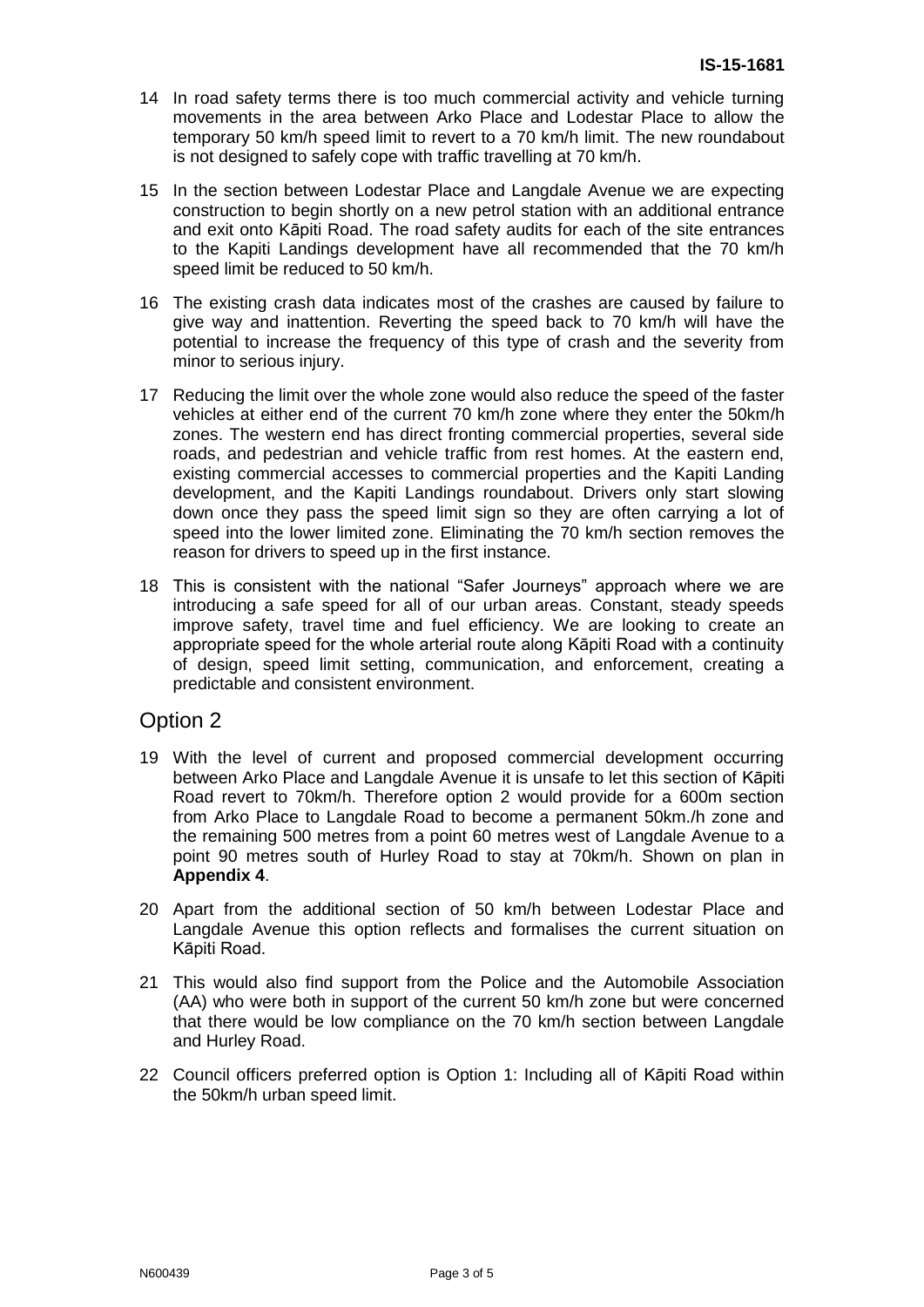## **CONSIDERATIONS**

## Policy considerations

23 There are no policy implications in relation to the recommendation.

### Legal considerations

- 24 The Land Transport (Speed Limits Validation and Other Matters) Act 2015 validated any speed limit bylaws created under the Local Government Act 1974 and Local Government Act 2002. The Act also amended Section 22AB of the Land Transport Act 1998 to treat any speed limit bylaws validated in section 6 of the new Act as if they were made under the Land Transport Act 1998.
- 25 The Land Transport Rule: Setting of Speed Limits 2003 sets out the procedures and requirements for changing speed limits. This requires each Road Controlling Authority to pass a Speed Limit Bylaw. In Kāpiti Coast speed limits are set pursuant to the Kāpiti Coast Speed Limit Bylaw 2005.
- 26 To change a speed limit under the Bylaw, the Council is required to follow the procedures set out in the Land Transport Rule relating to calculating the speed limit and consultation. This involves undertaking a survey of the road and calculating the speed limit using the procedure set out in Speed Limits New Zealand (Schedule 1 to the Land Transport Rule).
- 27 As part of the process it is also advised that actual speeds be measured as enforcement of speed limits is very difficult if the speed limit is inappropriate for the road environment.
- 28 Road Controlling Authorities do not have the ability to arbitrarily set speed limits but may propose to set a speed limit that differs from the calculated speed limit and following consultation may set the proposed speed limit only if that speed limit is safe and appropriate for the road with regard to the function, nature, and use of the road, its environment, land use patterns and whether the road is in an urban traffic area or rural area.

### Financial considerations

29 The costs associated with changing speed limits include analysis of options and consultation, preparation of reports and installation of signs and road markings. These costs can be accommodated by the 2015/2016 maintenance and Minor Safety Improvement budgets.

### Tāngata whenua considerations

30 There are no recognised issues for consideration relating to Iwi.

## **SIGNIFICANCE AND ENGAGEMENT**

#### Degree of significance

31 This matter has a low level of significance under Council policy.

#### Consultation already undertaken

32 The PRCB, Emergency Services, NZTA, the Automobile Association (AA), and Road Transport Forum have been consulted in this matter.